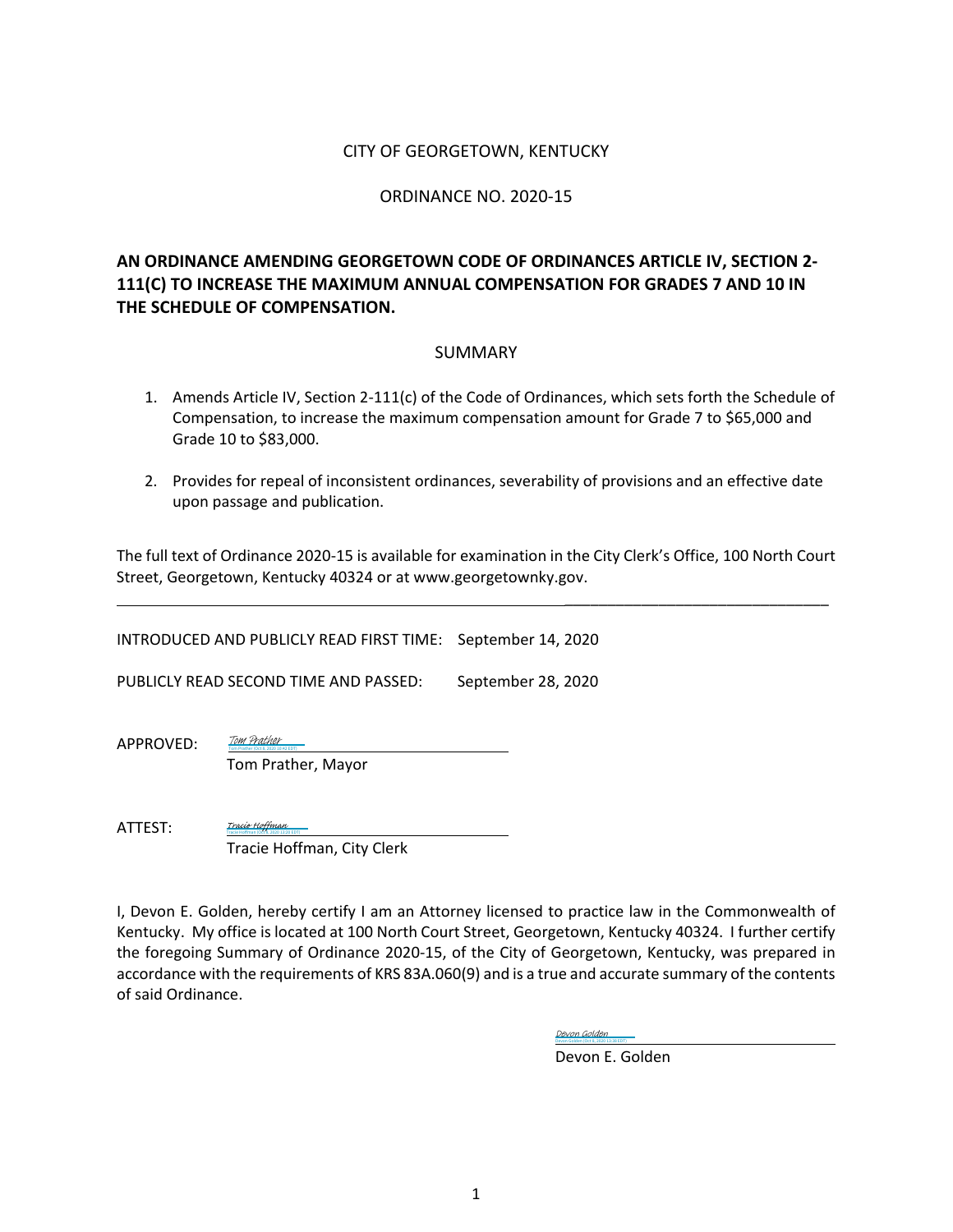#### **ORDINANCE NO. 2020-15**

# **AN ORDINANCE AMENDING GEORGETOWN CODE OF ORDINANCES ARTICLE IV, SECTION 2- 111(C) TO INCREASE THE MAXIMUM ANNUAL COMPENSATION FOR GRADES 7 AND 10 IN THE SCHEDULE OF COMPENSATION.**

#### SPONSORS: Tammy Lusby Mitchell and Mark Showalter

NOW, THEREFORE, BE IT ORDAINED BY THE CITY OF GEORGETOWN, KENTUCKY:

#### **SECTION ONE**

Article IV of the Code of Ordinances, Section 2-111, entitled "Personnel and Pay Classification Plan," is hereby amended as follows:

#### **Sec. 2-111. Personnel and pay classification plan.**

- (a) The purpose of this section is to comply with the requirements of KRS 83A.070(4), providing that each city shall fix the compensation of city employees in accordance with a personnel and pay classification plan which plan shall be adopted by ordinance.
- (b) There is hereby adopted by reference, "personnel policies and procedures," such document being on file in the clerk-treasurer's office, made a part hereof, incorporated herein by reference, and marked "Exhibit A" for purposes of identification.
- (c) Those positions of employment as are set forth in "Exhibit B" on file in the clerktreasurer's office, made a part hereof, and incorporated herein by reference, are hereby established as authorized positions of employment, and the system of classification as set forth in the document is hereby adopted.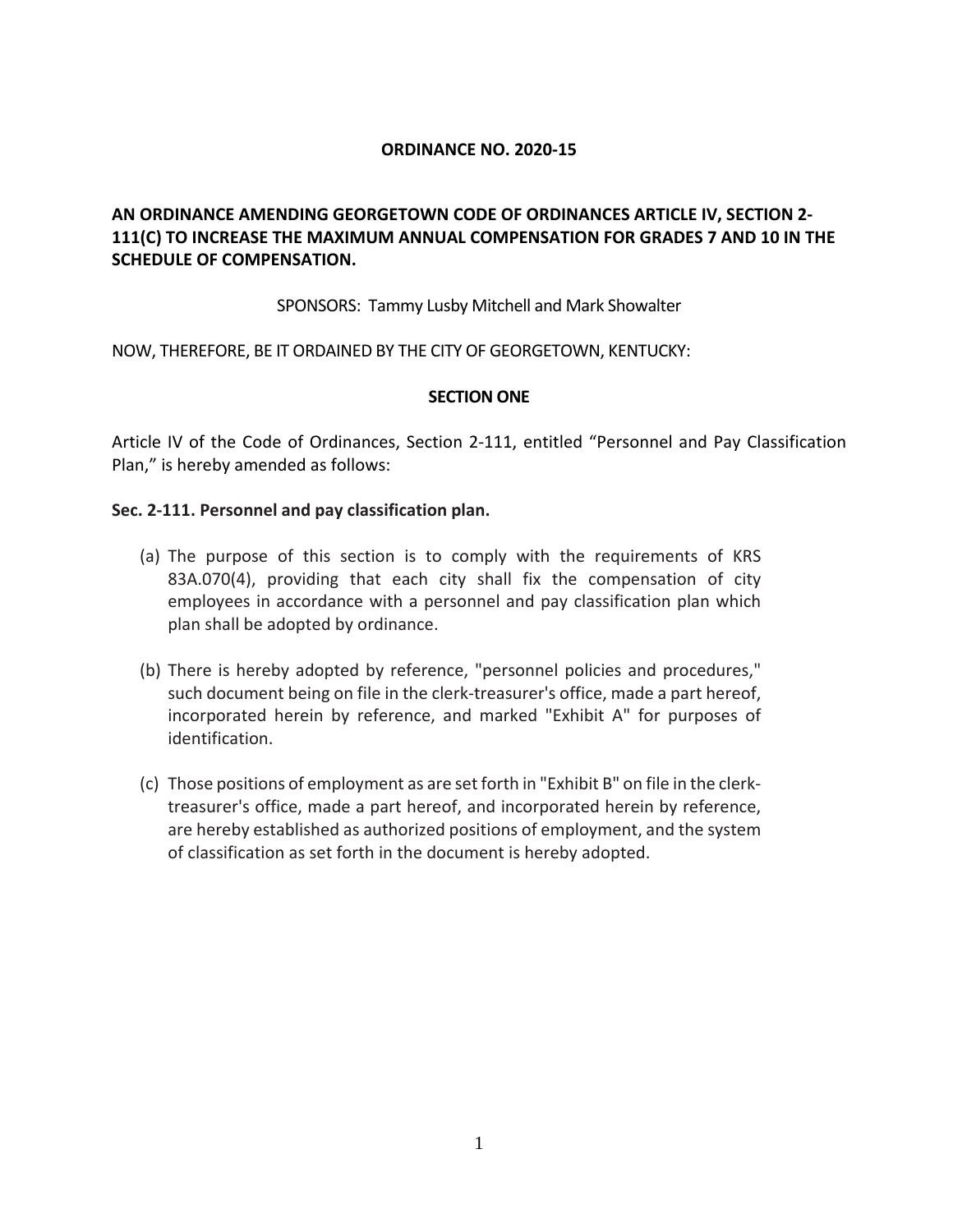## **City of Georgetown Schedule of Compensation**

# **Pay Grade Ranges**

| Min       |          | <b>Max</b>             |
|-----------|----------|------------------------|
|           | Grade 4  |                        |
| \$22,600  |          | \$47,400               |
|           | Grade 5  |                        |
| \$25,700  |          | \$51,300               |
|           | Grade 6  |                        |
| \$29,400  |          | \$55,000               |
|           | Grade 7  |                        |
| \$33,300  |          | $[$ \$60,000] \$65,000 |
|           | Grade 8  |                        |
| \$35,600  |          | \$65,200               |
|           | Grade 9  |                        |
| \$38,100  |          | \$67,700               |
|           | Grade 10 |                        |
| \$48,400  |          | [\$78,000] \$83,000    |
|           | Grade 11 |                        |
| \$59,100  |          | \$103,900              |
|           | Grade 12 |                        |
| \$100,000 |          | \$150,000              |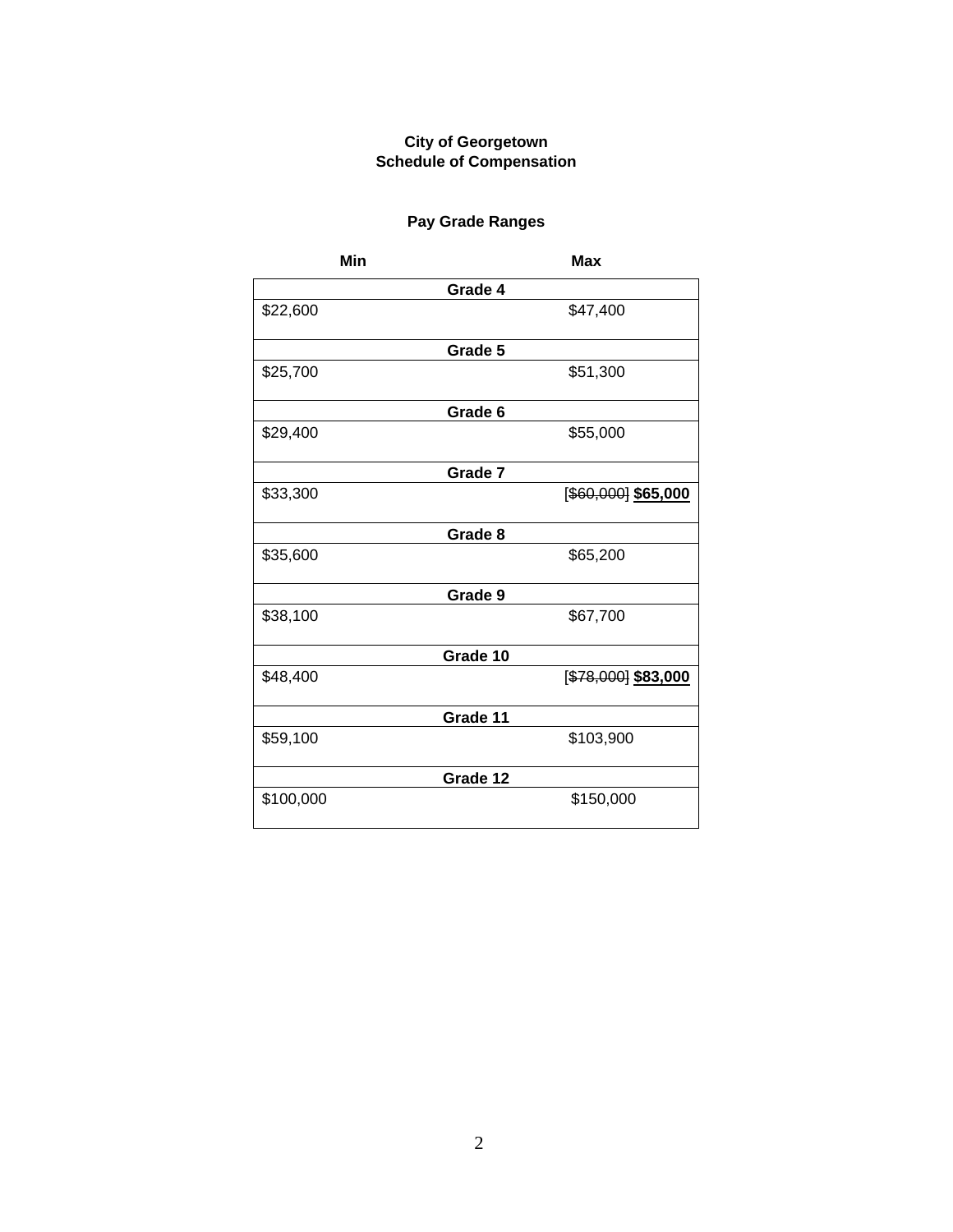#### **SECTION TWO**

Any and all existing ordinances inconsistent with this ordinance are repealed.

#### **SECTION THREE**

If any section, subsection, sentence, clause, or phrase of this ordinance is held unconstitutional or otherwise invalid, such infirmities shall not affect the validity of the remaining portions of this ordinance.

## **SECTION FOUR**

This ordinance shall take effect after its passage and publication according to law.

PUBLICLY INTRODUCED AND READ FIRST TIME: September 14, 2020 PUBLICLY READ SECOND TIME AND PASSED: September 28, 2020

APPROVED: Tom Prather (Oct 8, 2020 10:42 EDT) Tom Prather

Tom Prather, Mayor

**ATTEST:** Tracie Hoffman (Oct 8, 2020 13:20 EDT) Tracie Hoffman

Tracie Hoffman, City Clerk